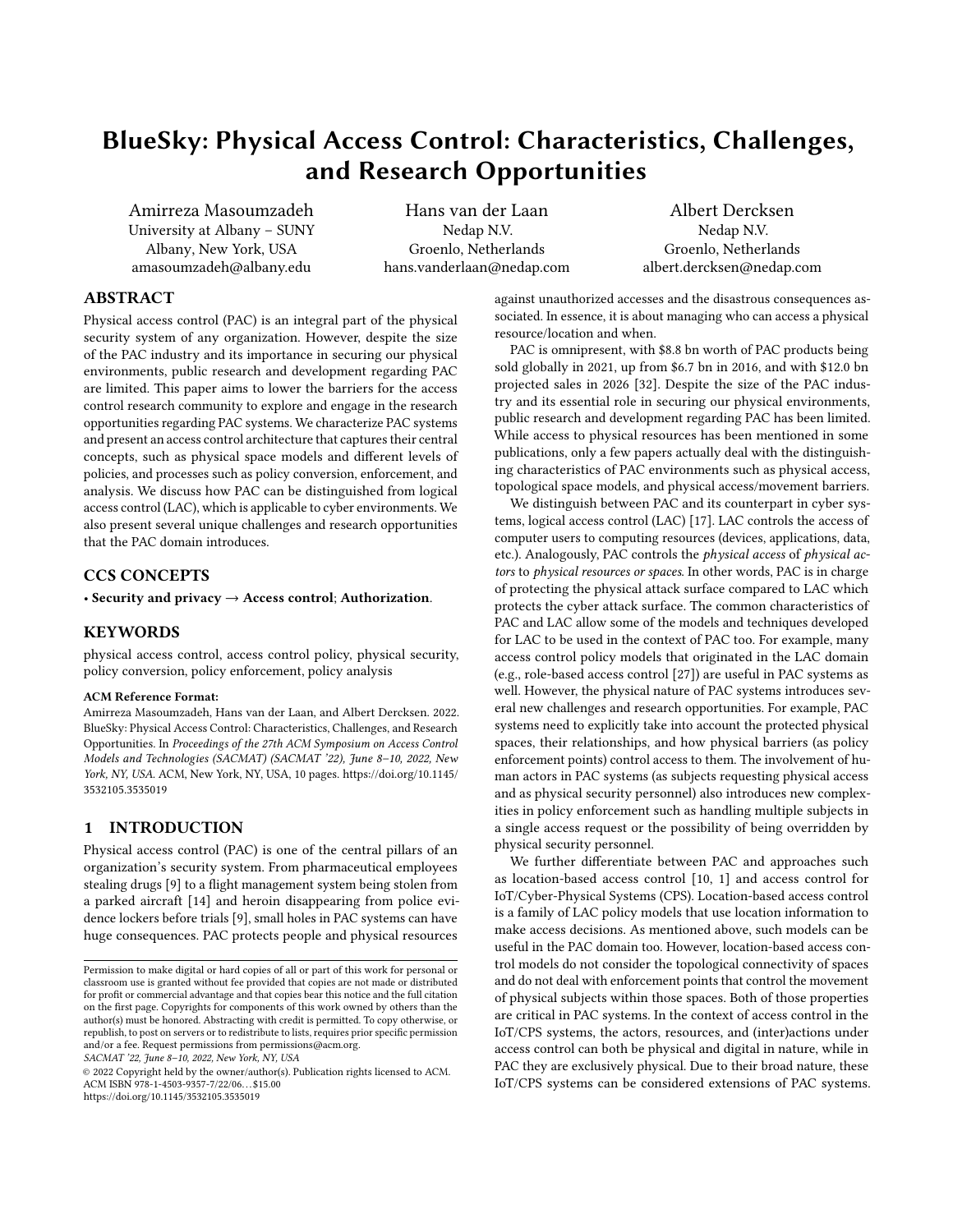<span id="page-1-2"></span>

Figure 1: Example Sensors & Barriers

However, in practice and in the literature, the focus is often on digital access to cyber-physical resources, with physical actions and the complexity that the physical domain introduces only being sparsely explored. The latter aspects are the core of PAC, which we will highlight in this paper.

We believe that the barriers to entry for the access control research community into PAC systems are much higher than in cyber environments, and consequently, many unique challenges that this domain introduces are not well known. For researchers, it is easier to access, gain insight about, and develop for LAC systems than PAC systems, apart from maybe the PAC system of their respective organizations. The goal of this paper is to lower the barriers for the access control research community to explore and engage in the research opportunities in PAC systems. This paper is the result of a collaboration between academia and industry (Nedap has a track record of 40+ years producing PAC hardware and software). Informed by our joint perspectives, we present an access control architecture that captures the central concepts and processes in PAC and use that to identify the unique challenges and research opportunities in this domain. The following summarizes our specific contributions (and their organization) in this paper:

- We provide a concise background on the physical access control domain (Section [2\)](#page-1-0).
- We present an architectural overview of the PAC access management and enforcement (Section [3\)](#page-1-1) that identifies its key concepts and processes.
- We characterize PAC, review the related work, and identify research challenges in terms of high-level policies (Section [4\)](#page-2-0), their conversion into enforcement-level policies (Section [5\)](#page-4-0), policy enforcement (Section [6\)](#page-4-1), and policy analysis (Section [7\)](#page-6-0). Throughout these sections, research challenges and opportunities have been highlighted using italicized paragraph headings.

#### <span id="page-1-0"></span>2 BACKGROUND

The concept of access control was invented soon after humanity introduced the concept of property. To protect one's property, some mechanism was needed to ensure the property could only be accessed by trustworthy subjects. Historically, these mechanisms or barriers varied from guards, moats, and drawbridges with secret passphrases to mechanical locks and keys. As humanity evolved through different eras, properties could belong to individuals, tribes, kingdoms, and countries. In addition to physical assets, people were also protected by building walls around castles, cities, and even countries. As a result of this wide range of applications, the field of physical access control developed a rich set of solutions in the analog domain.

#### 2.1 History and Evolution of PAC

Evolution from a technology perspective. In the industrial age, the focus on automation and efficiency also impacted the solutions for physical protection. Mechanical devices were first replaced by electronic devices, roughly divided into sensors (card readers and infrared motion detectors) and actuators (electronic door locks and turnstiles controls). Some example sensors and barriers are shown in Figure [1.](#page-1-2) Sensors trigger actuators, which can render barriers traversable. Whereas in a mechanical lock, the keyhole (sensor) and lock (actuator) are combined into a single device, electronic solutions introduced decoupling the sensing and locking parts. This separation of the actuator (e.g., lock) from the sensor (e.g., card reader) implied the possibility of directional access control as different sensors could be placed on either side (in/out or ingress/egress) of a barrier. The evolution of electronic devices resulted in programmable electronic locks and keys, e.g., mag-stripe or contactless keycards. Once devices were connected using networks, they replaced more and more mechanical locks to reduce the burden of key management. With the advent of networked access control devices, using fine-grained temporal and spatial access rights became feasible. This led to a better balance between protection and accessibility of assets.

Evolution from a functional perspective. From a functional perspective, physical access control evolved out of the need to manage and log physical access. It started with keeping track of who was aware of the secret passphrase, then who handed a copy of mechanical keys, and finally managing who had access to what, where, when, and how. With the advent of globalization and networked systems, PAC has evolved from a local issue of protecting a single building into a global concern of governing access to international locations of organizations.

## 2.2 PAC Installation and Upgrade

The installation of electronic physical access control systems in buildings is quite intrusive and costly. The economics of initial investment and installation costs lead to a typical lifespan of at least 10 to 15 years. On system replacement, parts of the installation are reused whenever possible. The main drivers for mid-term system changes are stricter regulations or legislation which could lead to, for example, stricter security requirements. A key factor in the design and planning of physical access control systems is the trade-off between the use of electronic vs. mechanical locks, the latter being significantly cheaper to install but offering a lower level of convenience and flexibility. Based on our experience in the PAC industry, we estimate the ratio of mechanical to electronic locks in modern PAC installations to be approximately 4 to 1. This is especially the case in highly dynamic contexts with regular changes in key-holders.

# <span id="page-1-1"></span>3 OVERVIEW OF PAC ACCESS MANAGEMENT AND ENFORCEMENT

We propose the architecture in Figure [2](#page-2-1) to capture the overall process of access management and enforcement in a PAC environment, and use it to to organize our discussions in the rest of the paper. The components that are marked with a star are distinguishing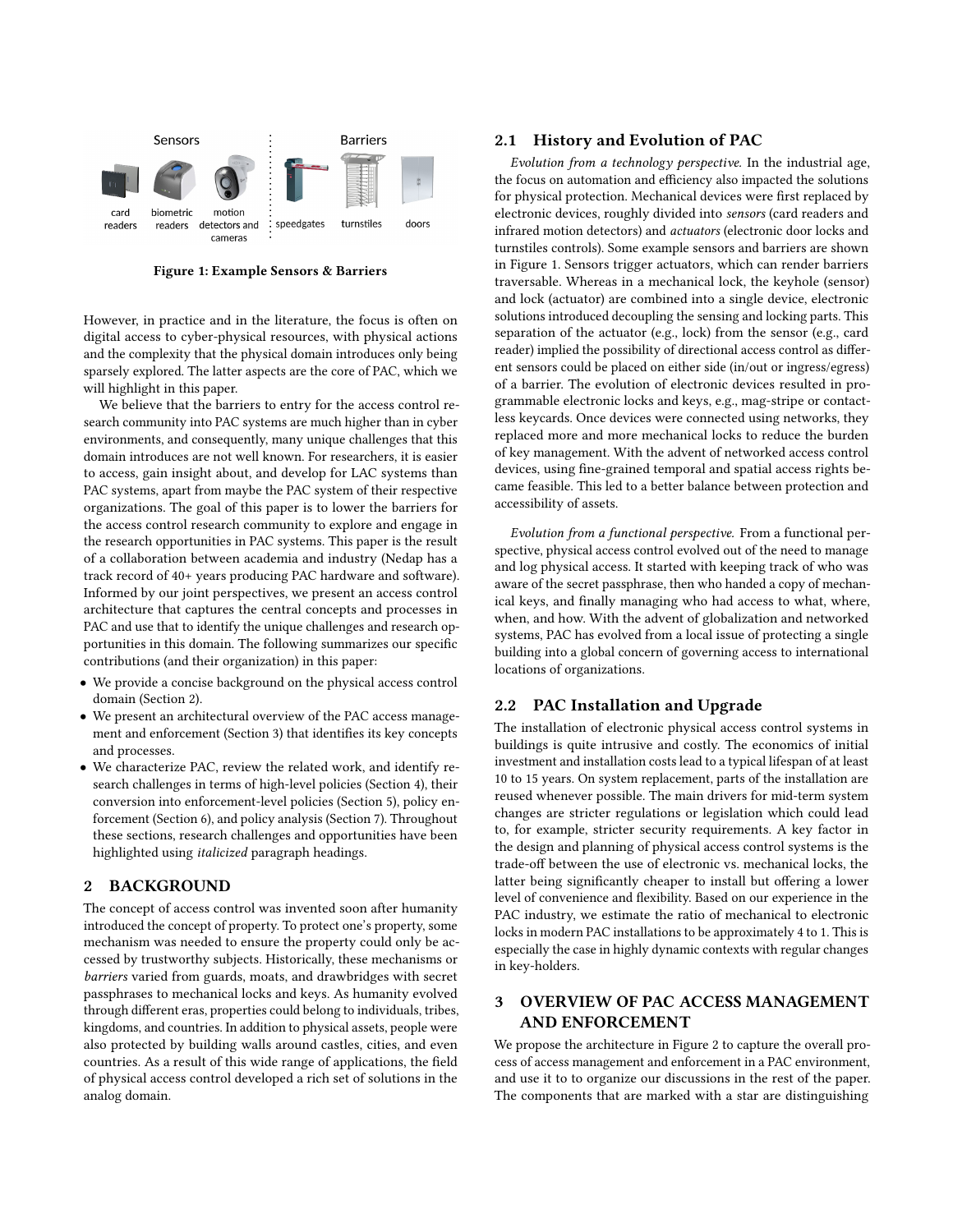<span id="page-2-1"></span>

Figure 2: PAC Access Management and Enforcement

elements of a PAC architecture compared to those that are also common in a LAC architecture (e.g., see XACML [\[12,](#page-9-8) Section 3]).

Given the high-level business and security requirements, administrators craft a high-level physical access control policy. A key distinction of PAC policies is that they involve physical resources, spaces, and physical enforcement points. We propose a physical space model that is responsible for formally and comprehensively identifying those elements and their physical relationships such as placement, containment, and connectivity (reachability). This model is a key component of the architecture that is referenced and used in many other models and processes. Managing the space model is also a responsibility of administrators.

The enforcement of the high-level PAC policy in a physical environment is highly dependent on the capabilities and placements of the enforcement points. The individual enforcement-level policy executed by each enforcement point is based on the high-level policy, but more limited in its scope and expressiveness. We consider a policy conversion process that translates (preferably, in an automated fashion) the high-level policy into enforcement-level policies based on the physical space model. The access control specification and management also need to support analysis capabilities that are used to assess and improve both types of policies.

The access decisions should be made according to the applicable enforcement-level policies determined using the access request contexts. An access request context includes information such as subject/object attributes (role, clearance, etc.), environment (location, time, events, etc.), and previous access decisions. We discuss those policy information types in Section [4.](#page-2-0) Both policy decisionmaking and context handling could be performed centrally or in a distributed fashion. In a distributed policy decision-making approach, the enforcement-level policy needs to be distributed to the enforcement devices. Similarly, in a distributed context handling

approach, data sources can be replicated locally (cached) on enforcement devices in contrast to a centralized format that depends on querying data from remote servers upon each policy decision instance. A discussion of the trade-offs of those approaches is provided in Section [6.](#page-4-1)

A notable distinction of PAC systems is that in addition to an individual subject, a set of actors could be considered as subjects in a single access request. Another interesting distinction is that the policy enforcement may be routinely overridden by operators (e.g., physical security personnel) to meet operational needs, such as temporarily allowing a guest to enter a space that is meant for personnel only or helping someone who lost/forgot their badge.

The subsequent sections will highlight the unique challenges and research opportunities from the perspective of policies and processes. Specifically, we will focus where PAC and LAC diverge the most; the high-level/enforcement-level policies, policy conversion, policy enforcement, and policy analysis.

#### <span id="page-2-0"></span>4 HIGH-LEVEL POLICIES

PAC policies, similar to LAC policies, can rely on checking a variety of information types as part of the access request context. However, they differ in the specifics of what they take into account. Based on our industrial experience, we present the types of policy information which cover most policy information requirements for realistic PAC use-cases. Subsequently, we present research challenges and opportunities related to high-level PAC policies.

We broadly categorize the essential types of policy information into subject/object attributes, environment, and access log.

Subject/Object Attributes Examples of subject attributes include role, clearance, and organizational unit. Objects, typically protected spaces, may also have attributes such as space function and designation (e.g., office, workshop, etc.)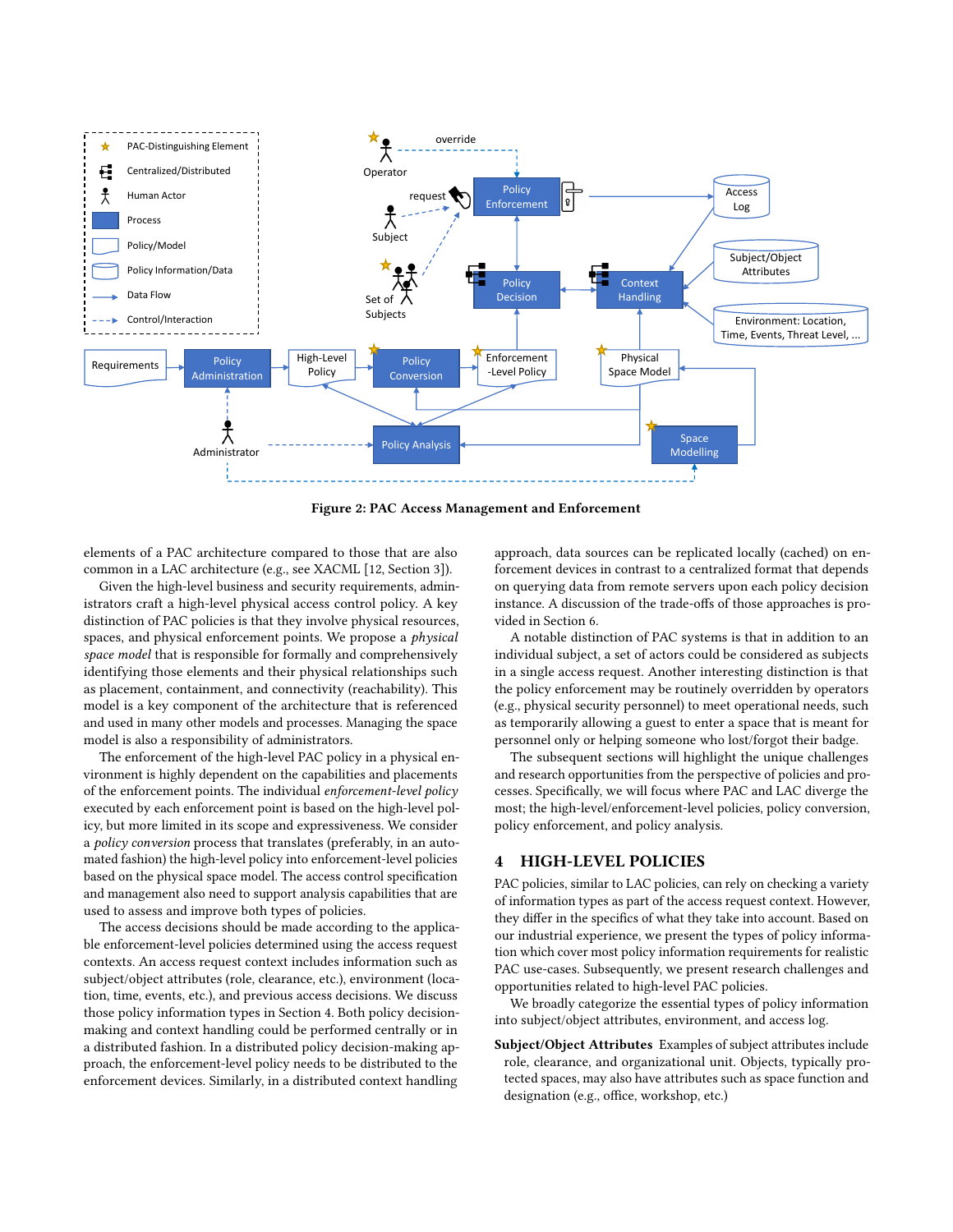- Environment PAC policies are often composed considering enforcement environment contexts:
- Space/Location Of particular interest in a PAC system is modeling protected spaces and considering them in the context of evaluating access requests. Access control policies may use either logical locations (e.g., meeting room, lobby), or geographic locations (e.g., within a meter from a certain geo-coordinates). We emphasize that using logical locations as references to physical spaces is a better fit for PAC systems. The modeling of protected spaces in PAC often involves determining how spaces are connected and accessible from each other (topology) and how enforcement points control such accesses (e.g., physical barriers between spaces). The space model and policies may also rely on relationships between spaces, such as containment (i.e., being part of or inside) and hierarchies. For example, when a room is (contained) in a presidential suite, policies applicable to the suite may be applicable to the room as well. Hierarchies can represent an even wider range of relationships and be used to propagate policies between spaces. For example, a hierarchy can represent type-of relationships (e.g., a conference room is a meeting room), or the grouping of functional zones (e.g., by department or business unit) or physical security zones.
- Time PAC authorizations are usually time-dependent. For instance, many authorizations may be valid only on workdays and during working hours. Therefore, notions such as time intervals, relative time, days of the week, repetition, and dates must be considered.
- Events Additionally, scheduled events (e.g., in-house conferences or visits by VIPs) and non-scheduled events (e.g., emergency evacuations) may be taken into account by policies in a PAC system.
- Other Environment Contexts PAC policies may also involve other environment contexts such as threat level or the presence of operators. In high-security facilities, such as those of banking institutions and organizations responsible for critical infrastructure, access to spaces may become more restrictive at an escalated threat level. It is also common in PAC systems to require fewer or different authorizations in the presence of operators. For example, a building lobby may become publicly accessible only when receptionists are at their posts. Such contexts and their impact on access control policies are under-explored in the literature to the best of our knowledge.
- Access Log PAC may rely on previous access decisions in its evaluation of a given access request, for instance, for enforcing antipassback and anti-loitering policies (discussed below).

We note that the enforcement-level policies as well as the policy conversion and policy analysis processes would also utilize the abovementioned policy information types. The existing access control models for LAC systems capture the abovementioned information to varying degrees by formalizing concepts such as groups, roles [\[27\]](#page-9-5), parameterized/contextual roles [\[16\]](#page-9-9), attributes [\[18,](#page-9-10) [29\]](#page-9-11), location [\[10\]](#page-9-6), time [\[3\]](#page-9-12), contexts [\[4\]](#page-9-13), and access history [\[31\]](#page-9-14). However, it is essential to develop specification models that comprehensively consider these information types. Furthermore, more comprehensive formal modeling is needed to capture and reason

<span id="page-3-0"></span>

Figure 3: Example PAC Environment to Capture in Physical Space Model

about information such as physical spaces that are central in PAC policies.

Comprehensive Physical Space Models. Geographic locations, logical locations, and relationships among locations such as containment and hierarchies have been extensively explored in the RBAC literature [\[10,](#page-9-6) [8\]](#page-9-15). Specific to PAC systems, a research opportunity is to develop comprehensive space models that capture the topology of logical spaces and the movement of subjects and resources between them. These models should also consider physical barriers that may restrict access to the spaces and their properties such as directionality. Figure [3](#page-3-0) illustrates the need for a physical space model in a PAC system highlighting locations, their connectivity, a grouping into security zones, barriers, and enforcement devices.

PAC-Specific Policies. We have identified a number of policies in PAC systems that are less commonly used in LAC systems and have received little attention in the literature. It is essential to develop formal specification models that are capable of incorporating these policies:

- Chief-First / Visitor & Escort where authorization of an individual requires prior authorization by a higher-authority subject.
- Four-Eyes where performing an action requires the authorization of two individuals for that action.
- Anti-Passback where the goal is to prevent a person from improperly sharing their credentials with other parties after using them themselves. For example, an anti-passback policy can prevent a subject from passing a barrier that they just did.
- Anti-Loitering where the goal is to put constraints on the progress of a person through a secured area such that, for example, the person may only stay for a specified amount of time in any location.

Metapolicies Handling Multi-Subject Requests. In LAC systems, high-level policies often only deal with access control requests involving a single subject. In contrast, PAC systems commonly need to authorize multiple subjects in one request either implicitly or explicitly. This is due to the practical problem that when a group of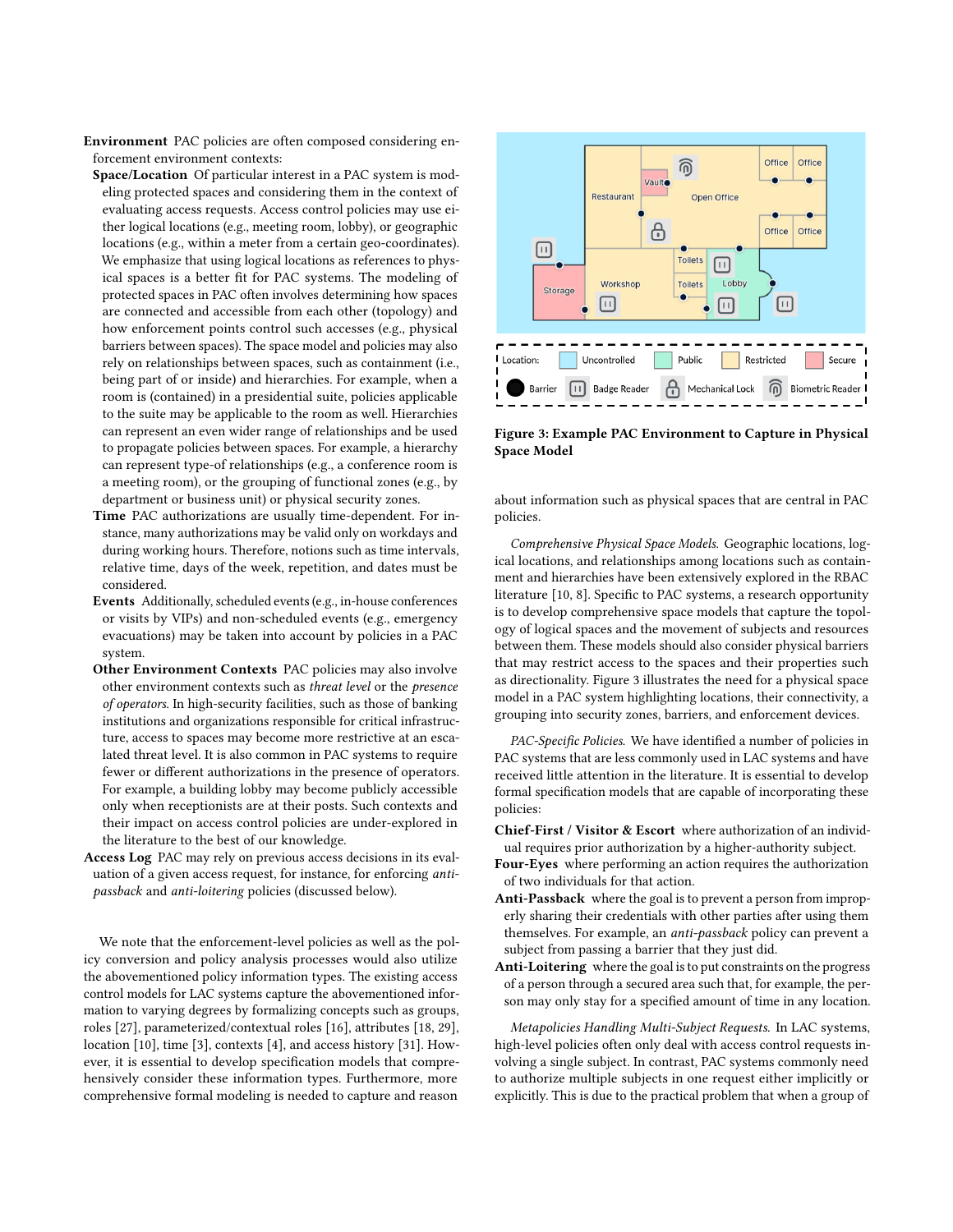subjects is in the proximity of a barrier, opening the barrier might allow multiple subjects to pass it. Therefore, all subjects capable of passing the barrier at the time may need to be considered in authorizing a request to open the barrier. A potential approach could be to combine policies applicable to the individual subjects involved using combining strategies such as those supported by XACML [\[12\]](#page-9-8). However, depending on the situation, different combining strategies might be considered. For example, a system may need to prevent opening a barrier if two subjects, one authorized and another unauthorized to open the barrier, happen to arrive at the same time at its opposite sides (i.e., using a deny-overrides strategy). In contrast, in a very similar situation, the authorized subject may need to intentionally allow an otherwise-unauthorized subject to pass the barrier, for instance, when a security guard directs a guest to a meeting space (i.e., using a permit-overrides strategy). Therefore, an interesting research direction is developing models to support context-dependent/situation-aware metapolicies for handling multiple-subject requests correctly.

# <span id="page-4-0"></span>5 ENFORCEMENT-LEVEL POLICIES & POLICY **CONVERSION**

A distinguishing characteristic of PAC environments from LAC environments is that the high-level policies in PAC need to be enforced though enforcement points which can only enforce a subset of the whole policy. This leads to two types of policies living sideby-side: high-level policies and enforcement-level policies. While the administrators capture the high-level security requirements using high-level policies, their correct system-wide enforcement relies on the enforcement-level policies which are intended for the enforcement points. Due to the different intentions of these two types of policies, they are often based on different abstractions and models. High-level policies are usually applicable system-wide (e.g., linking subjects to the physical spaces they are allowed to access because of their organizational roles). To enforce the high-level policies, they need to be converted into one or more enforcement-level policies which control individual or sets of barriers (e.g., an access list for each specific barrier). In this section, we will present open research challenges and opportunities regarding enforcement-level policies and policy conversion.

Automated Conversion from High-Level to Enforcement-Level Policies. Based on our experience, it is preferable to perform policy conversion in an automated fashion. A manual process could be highly tedious and error-prone. Tsankov et al. have proposed a policy synthesis framework to automatically convert a set of high-level requirements for physical spaces to enforcement-level policies [\[33\]](#page-9-16). In terms of high-level requirements, in addition to permission and prohibition to access a space, their framework supports expressing blocking (subjects cannot access space X after accessing space Y) and waypointing (subjects must access space X before accessing space Y) as high-level requirements. An open research opportunity is to support a richer and more diverse set of high-level policies in such a conversion framework. Starting points could be policies incorporating a more variety of information such as times constraints and events, and PAC-specific policies, as discussed in Section [4.](#page-2-0)

Modeling and Placement of Enforcement Points. To configure the policy enforcement devices, the policy conversion process needs to know how those devices work, e.g., what policy model they support, or what physical blocking mechanism they can enforce. The existing related work considers only relatively simple policy enforcement points. For instance, Tsankov et al. [\[33\]](#page-9-16) consider door-like enforcement points capable of handling attribute-based policies. While doors are relatively simple mechanisms (letting subjects through or not), other types of barrier devices may have more complex behavior. As an example, a turnstile barrier can additionally ensure that only a single subject can pass through at a time and only in a certain direction. Elevators are another interesting category of enforcement points that may connect multiple spaces without necessarily being capable of distinguishing different flows (discussed in more detail in Section [6.3\)](#page-5-0). One open research problem is formally capturing such enforcement capabilities to be considered in the conversion process. Moreover, the placement of the enforcement points in the physical space model is critical. A given high-level policy may not be enforceable based on the types and placement of the existing enforcement points. In that case, a research challenge is how to optimize updating and/or installing additional enforcement points to enforce the given high-level policies. We also envision a tradeoff research problem of suggesting to the administrators a similar-enough high-level policy to the given policy when constrained by using the existing enforcement points.

Interoperation with Proprietary Enforcement Devices. A practical challenge in the policy conversion process is the requirement to work with enforcement-level devices with varied support for policy models. Most industrial PAC hardware vendors have their own proprietary (and sometimes restrictive) policy models. Furthermore, a PAC system may contain devices from different vendors (see also the discussion on hybrid systems in Section [6.2\)](#page-5-1). Attempts have been made to establish industry standards for interoperability. Most noteworthy, ONVIF, a leading standardization body for IP-based physical security products, has introduced a policy model based upon RBAC with schedules [\[23\]](#page-9-17). However, such standards are yet to make a significant impact in practice [\[32\]](#page-9-3). In the absence of a widely-supported standard policy model, an open research problem is converting high-level policies to device-specific policies while ensuring a consistent system-wide enforced policy across devices made by various vendors.

## <span id="page-4-1"></span>6 POLICY ENFORCEMENT

In this section, we elaborate on some of the intricacies of PAC policy enforcement in the physical domain, and introduce research challenges and opportunities that follow from this.

#### 6.1 Psychological Acceptability

PAC systems need to enforce access control policies in the physical world, using barriers that usually, by default, block the movements of human subjects. Thus, they need to be designed according to an acceptable trade-off between security and convenience. Inconvenience and insufficient system acceptance will inevitably lead to working around or abusing the system. Examples of this are tailgating (multiple subjects following a leader without actually requesting access and thus not being logged), use of emergency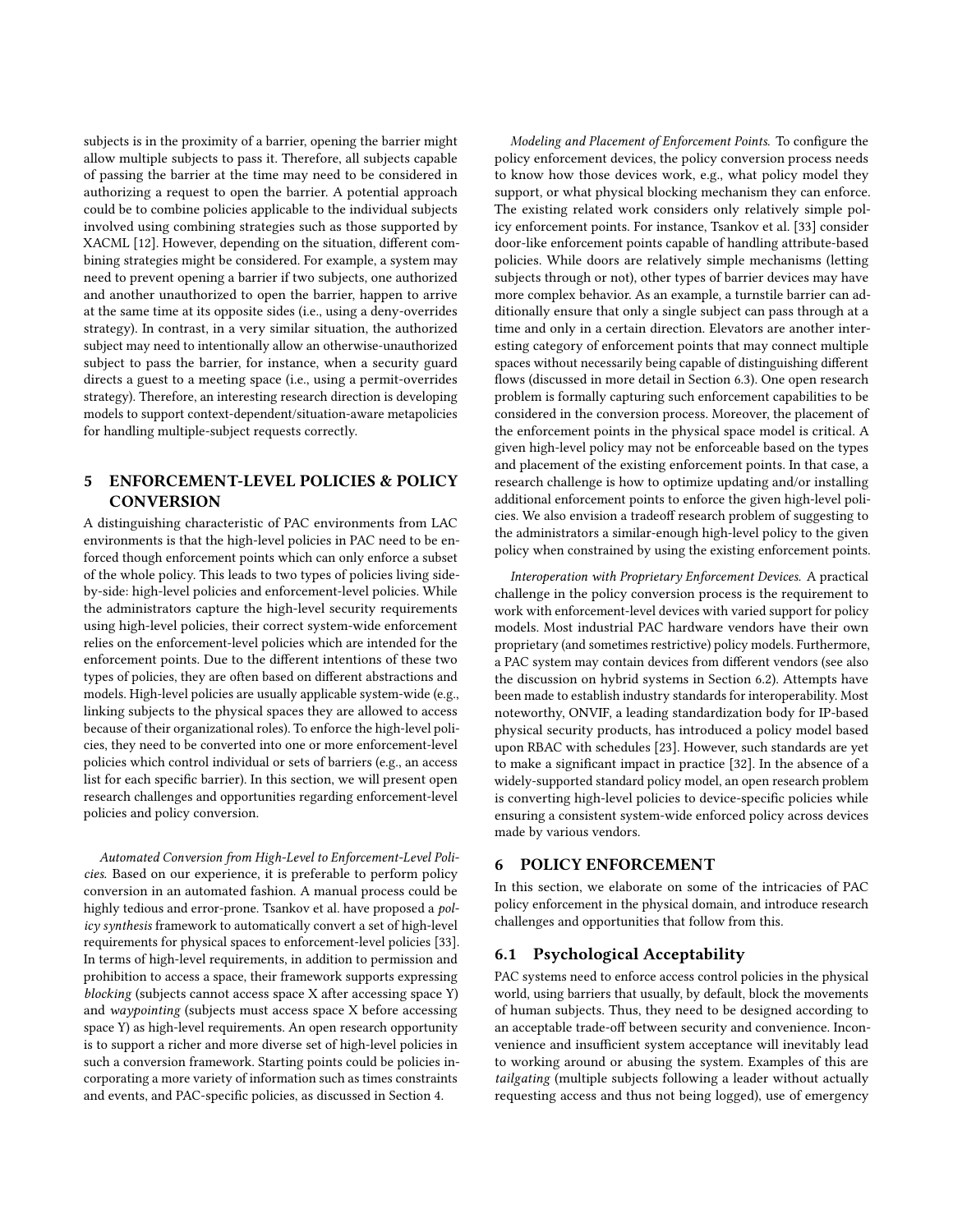exits to shortcut routes, and collaboration with insiders to bypass being logged by the system.

Security and Convenience. In practice, the trade-offs between security and convenience are strongly influenced by usability and psychological acceptability. An interesting research direction is to develop frameworks for systematic consideration of usability factors and their impact on policy enforcement with the goal of reducing friction between security objectives and convenience.

## <span id="page-5-1"></span>6.2 Hybrid PAC Systems

Despite the many benefits that electronic access control systems have over mechanical "lock and key" systems, in practice, most organizations maintain a combination of electronic and mechanical locks, i.e., a hybrid PAC system. Technical and financial constraints in combination with expected usage and availability will determine the mix of different locks. Flexibility, logging, and turnaround time for policy updates are better in the case of an electronic lock. For example, a lost badge can be blocked instantly and remotely, whilst losing a mechanical key will require the replacement of all keys and the corresponding lock cylinder. Similarly, an access control policy can be updated in an electronic locking device instantaneously, provided the network is operational, while issuing or withdrawing a physical key will require the physical transfer of the key. The main benefit of mechanical locks is that they are much cheaper. To bridge the gap between online and offline (mechanical) access control systems, manufacturers have come up with creative mixes:

- Network on Card which involves re-writable access cards, used to transport access policies, blacklists, and access logs between the locks and the management system [\[24\]](#page-9-18). Subjects need to update their cards daily at an updating device that reads the access log and battery states of the locks the subject has visited the previous day. In the same session, the actual access control policy and blacklist are written to the card. The locks are configured at installation with a lock policy and a unique ID which is referenced in the policies. Due to limitations of both lock and card storage memory, power consumption, and the card read/write times, the access control policies in these systems are very basic.
- Key Cabinets which are access-controlled cabinets in which tagged physical keys are stored. A subject can open the cabinet and release the key(s) assigned to her. Removing and returning the keys is recorded in the access log, and access to the cabinet is managed from the PAC system. Advanced setups in which the return of the key is a prerequisite to leaving a site are used to relieve the problem of missing keys. This type of setup is typically used for service engineers who need to do their maintenance jobs in technical areas in buildings outside of office hours, i.e., without the presence of a receptionist or guard.

Policies for Hybrid Systems. To the best of our knowledge, formal high- and enforcement-level policy models capable of supporting hybrid PAC systems have not been developed and studied in the literature. This prevents holistic policy design and analysis of the mechanical and electronic subsystems. As a follow-up research opportunity it is interesting to explore using high-level policies for automated generation of configuration instructions for manuallymanaged components of hybrid PAC systems.

#### <span id="page-5-0"></span>6.3 Elevators

Modern multi-floor buildings have elevators in addition to stairs. In confined contexts such as multi-tenant office buildings or highsecurity sites with many security zones, a rich set of elevator access control policies may be implemented. Most suppliers of high-end elevators provide an API to their elevator controller through which the following components can be controlled from a PAC system:

- Floor Topology which defines and names the different destination floors which can be reached by a specific elevator carriage.
- User-Interface Elements such as devices for calling the elevator, choosing the destination, or selecting the fastest elevator.
- Carriage Control which designates the specific use of the carriage, e.g., transport of goods, emergency use, or VIPs. Depending on the building setup, the carriage may have a front and rear entry or be part of a so-called double-deck setup in which the lower carriage handles only the bottom half of a high-rise building.

From a policy administration perspective, the definition of elevator access control policies is a tedious task. But, from an enforcement perspective, the situation is more complicated. Since an elevator carriage is typically used by multiple subjects in a single ride, tailgaters and free riders are hard to prevent. As a result, subjects can easily end up in destinations to which they should have been denied access. This poses security risks but also risks of subjects getting trapped. To overcome this, additional enforcement on critical destinations could be added, with a penalty of increased complexity and cost.

Elevators as Moving Spaces. Research is needed to formulate a comprehensive model of elevators from a PAC perspective. Elevator carriages can be modeled as moving access-controlled spaces which are connected to fixed spaces on floors or as transportation mechanisms that are not access-controlled. Such a model is currently missing but required for proper policy design and policy analysis for PAC systems with elevators.

#### 6.4 Authentication Factors

From a security perspective, anonymous users should be prevented whenever possible [\[26\]](#page-9-19). In the context of PAC, this implies that subjects should be uniquely identifiable. Although this raises a serious privacy concern, in industrial PAC, more so than LAC, the legal traceability requirement of individual subjects overrides privacy considerations. This poses the practical problem of proving that a subject actually "has used" her access for herself, for someone else, or maybe not at all. Additionally, subjects could tailgate other subjects if no anti-tailgaiting protection is in place. As an example, a basic authentication policy on what the subject "has", e.g., some token such as a keycard, does not enforce that the subject's identity matches that of the token owner because it could be a borrowed or stolen keycard. This renders the access log less reliable for forensic research, i.e., legal investigations into a subject's movements. A multi-factor authentication policy using biometric attributes in the enforcement point is the most reliable solution in this respect.

Forensic Readiness. The reliability of access logs for use in forensic research offers an interesting challenge for further research. Analyzing PAC access control policies prior to their deployment in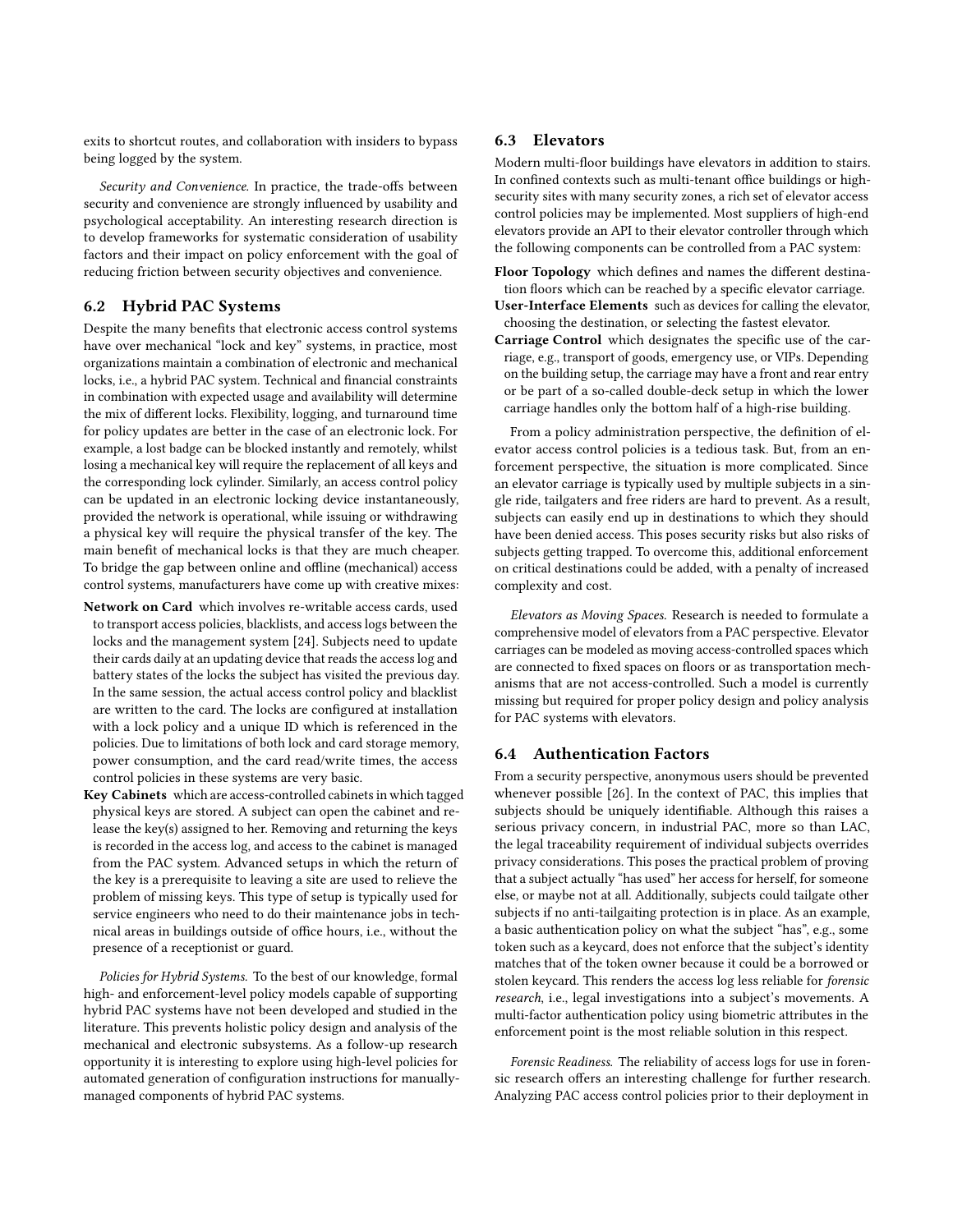terms of completeness and correctness of logging and distinguishing accesses can offer great benefits to forensic researchers because they can rely on a known quality of service.

### 6.5 Transactional Physical Access

Elaborating further on the accurate logging of accesses in PAC systems, it is important to distinguish between access granted and access used. While this distinction is often not made in LAC systems, it is quite relevant in PAC systems to know if a granted access decision actually results in a physical movement. Consider a subject entering a building using a turnstile at the entrance. After authentication, access is granted. But, only if the subject actually enters the turnstile and exits after a 180-degree rotation of the turning mechanism, access is used. The steps from authenticating, entering the turnstile, rotating, and leaving the turnstile can be seen as transactional physical access. If the rotation is not completed, the transaction is aborted and should not be logged in as completed access. In this example, the physical enforcement device setup has the capability of ensuring the validity of the transaction. In a more common situation in which a speed-gate, a sliding door, or a regular door is used with single-factor authentication, we can only assume that the physical access transaction took place unless we have other evidence for corroboration, e.g., footage from a video camera with face recognition. These examples show the intricacies of physical access and the impact of human behavior on the quality of the access log.

Formalizing Transactional Physical Access. Further research is needed to formalize the concept of transactional physical access and study its impact on PAC. A possible outcome is a probabilistic model for describing the quality and reliability of access logs. Usecases for such a formal model are forensics, access decisions based on prior accesses, and anomaly detection.

#### 6.6 Centralized vs. Distributed Decision-Making

Without generalizing, our experience leads us to the insight that LAC tends towards a more centralized decision-making approach whereas PAC tends towards a decentralized architecture. Good industry practice in physical access is to allow a maximum response time of three seconds between requesting access and activating the lock. If this delay is exceeded, experience shows that subjects get irritated, which potentially leads to damage to equipment, productivity loss, reduced user acceptance, and subsequently a system defect. Therefore, the access decision needs to be made instantly and near real-time as the access request is made. This poses a trade-off between a centralized versus a distributed (local to the enforcement point) decision point. To guarantee correct system behavior, in which the decision points evaluate policies according to the latest policy information, consistency must be guaranteed on all distributed devices. This concerns the ordering of messages, time synchronization of all involved devices, and storing irrefutable evidence of changes and access requests. In high-impact situations, PAC is mission critical and a distributed architecture with redundant information for the evaluation of the access decision must be designed. An example showing the consequence of not taking into account this redundancy is the total office lockout of Facebook's personnel as the result of their network failure [\[22\]](#page-9-20). Depending on

the complexity of the policy specification model and non-functional requirements such as encryption, the computing power at the endpoints needs to be scaled accordingly. The trade-off will also involve a cost assessment as scaling up compute resources at all end-points could lead to prohibitively high project and installation costs. The architectural design of a PAC system involves many trade-offs between different cross-cutting concerns.

Methodology for Design of Optimal PAC Architecture. Designing the optimal system architecture involves many trade-offs. As we have discussed above, PAC tends towards a distributed architecture. There is a research opportunity in developing methodologies for the systematic design of optimal PAC architecture considering the trade-offs.

# 6.7 Fault Tolerance

The configuration and installation of electronic barriers must meet specific safety requirements in their security policies. The following policies for failures of power, network, or sabotage are used in practice:

- Fail-Close where the barrier will remain in a locked state upon failure. Depending on the type of barrier, a mechanical/manual override may be implemented.
- Fail-Open where the barrier will unlock and remain open on failure.
- Fail-Safe which is a more general mode used to describe a degradation of service on failure. In this mode, safety requirements should override security requirements. For instance, human subjects should not get locked in as a result of network failure.

Handling failure modes can sometimes be managed at a systemwide level. But, it is mostly context-dependent and should therefore be considered individually for each barrier.

Global Effects of Local Failures. Local failures of barriers can have global impacts in a PAC system. A research challenge is to systematically study the global effects of local failures using "whatif" scenarios. If high-impact failures can be pinpointed in the design phase, appropriate measures like adding redundant components or creating alternative routes can be introduced to mitigate the involved risks at an early stage. Another use-case is taking into account the failure constraints and modeling the impact of local fault situations in the policy conversion process from high-level to enforcement-level policies.

## <span id="page-6-0"></span>7 POLICY ANALYSIS

Analysis of access control policies is crucial to support policy creation and evolution. Unlike policy analysis in the LAC domain [\[19,](#page-9-21) [20,](#page-9-22) [11\]](#page-9-23), research regarding analysis of PAC policies is sparse. PAC introduces new domain-specific information, processes, and constraints. Therefore, the policy properties and characteristics depending on the newly introduced policy constructs cannot be evaluated using policy analysis techniques for LAC. To illustrate, this would include checking reachability-related constraints or constraints depending on the past and current location of subjects and resources.

In this section, we survey existing work on PAC policy analysis and present what are, in our opinion, notable research opportunities. Our discussion is based on the policy information requirements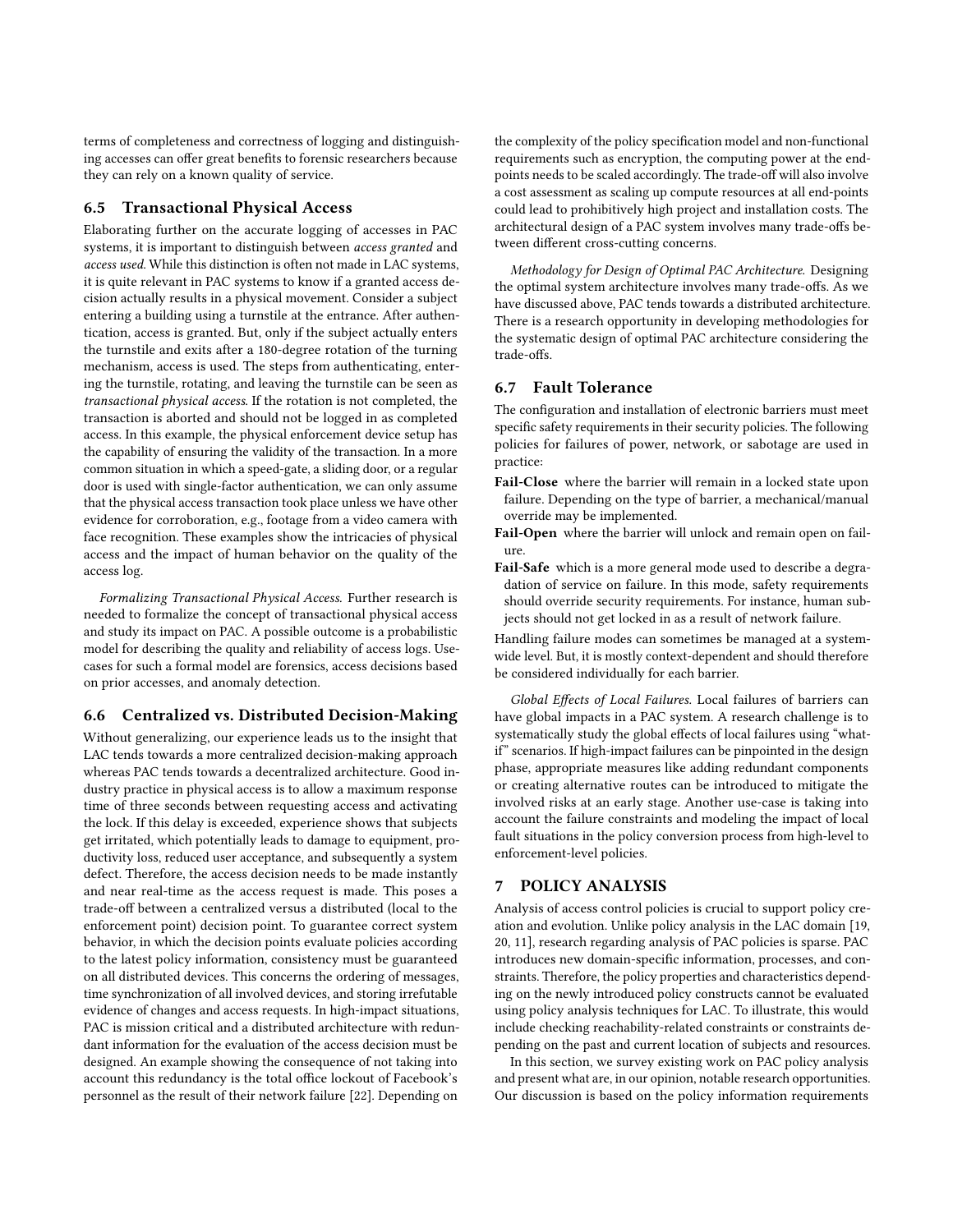<span id="page-7-0"></span>Policy Information Policy Analysis Goal Analysis<br>
Topology Time Quality Design & Org. **Security** Authors  $\begin{vmatrix} \text{Rate} \\ \text{Mean} \end{vmatrix}$  Base Locations Topology Time Quality Design & Org. Analysis Domain Model Events Contexts Access Log **Consistency** Completeness **Connectivity** Containment Correctness<br>Change Imp Imp. Change Imp. Minimality Relevance<br>Completenes Hierarchy Relative Similarity Structure Physical Interval Cyber Logical Geo <sup>1</sup> Cao et al. [\[6\]](#page-9-24) <sup>2022</sup> ABAC # # # # # # G#<sup>1</sup> # # # # # # <sup>2</sup> Bigraphs & BRS 2 van der Laan [\[38\]](#page-9-25) 2021 RBAC  $\circ \bullet \bullet \circ \bullet \circ \bullet \circ \bullet \circ \circ \circ \circ \circ \circ \circ \bullet \bullet \circ \bullet \bullet \circ \bullet$  EMF+VQL <sup>3</sup> Cao. et al. [\[5\]](#page-9-26) <sup>2020</sup> RBAC # # # # # # G#<sup>1</sup> # # # # # # # Bigraphs & BRS <sup>4</sup> Pasquale et al. [\[25\]](#page-9-27) <sup>2017</sup> RBAC G#3 # # # # # # # # # # # # # Graph Alg. 5 Ben Fadhel et al. [\[2\]](#page-9-28) 2016 RBAC  $\bullet \bullet \bullet \bullet \circ \circ \circ \bullet \bullet \circ \circ \circ \circ \circ \circ \circ \circ \circ \bullet \bullet \circ \circ \circ \bullet \bullet \circ \circ \circ$ 6 Tsigkanos et al. [\[34\]](#page-9-29) 2015 -  $\bullet \bullet \bullet \circ \bullet \bullet \circ \circ \circ \circ \circ \circ \bullet \bullet$   $\circ \circ \circ \bullet$   $\bullet$   $\circ \circ \circ \bullet$   $\bullet$   $\circ$  Bigraphs & BRS 7 Tsigkanos et al. [\[35\]](#page-9-30) 2014 - 0  $\bullet$  0 0 0 0 0 0 0 0 0 0 0 0 0 0 0  $\bullet$  2 Ambient Calc. <sup>8</sup> Turkmen et al. [\[36\]](#page-9-31) <sup>2013</sup> GBAC<sup>4</sup> # G#<sup>5</sup> # # # # # # # # # # # # # # # <sup>2</sup> SAT <sup>9</sup> Fitzgerald et al. [\[13\]](#page-9-32) <sup>2012</sup> GBAC<sup>4</sup> # # # # # # # # # # # # SAT 9 Fitzgerald et al. [13] 2012 GBAC<sup>4</sup>  $\circ$  **0 0**  $\circ$  **0**  $\circ$  **0**  $\circ$  **0**  $\circ$  **0**  $\circ$  **0**  $\circ$  **0**  $\circ$  **0**  $\circ$  **0**  $\circ$  **0**  $\circ$  **0**  $\circ$  **0**  $\circ$  **0**  $\circ$  **0**  $\circ$  **0**  $\circ$  **0**  $\circ$  **0**  $\circ$  **0**  $\circ$  **0**  $\circ$  **0** <sup>11</sup> Frohardt et al. [\[15\]](#page-9-34) <sup>2011</sup> - # # # # # # # # # # # # # # Access Nets 1 : Only latest location of subjects and/or resources are kept. <sup>2</sup> : As so far to fix detected policy quality issues. <sup>3</sup> : Using BIM models (only used

Table 1: Comparison of Existing Work on PAC Policy Analysis

to determine logical locations and topological information). <sup>4</sup>: Group-based access control [\[13\]](#page-9-32), <sup>5</sup>: Access given to doorsides

presented in Section [4](#page-2-0) and the policy analysis goals presented by Jabal et al. [\[19\]](#page-9-21).

## <span id="page-7-1"></span>7.1 Background: Policy Analysis Goals

Here, we briefly review the main goals of policy analysis as classified by Jabal et al. [\[19\]](#page-9-21): verifying a set of quality requirements and supporting policy design and organization.

7.1.1 Assessment of Policy Quality. The following major policy quality requirements can be distinguished for a set of policies [\[19\]](#page-9-21). We note that the set of rules in a policy can be considered as a set of policies enforced together.

- Consistency the set of policies does not include policies that contradict each other.
- Minimality the set of policies does not include redundant policies. Relevance the set of policies does not contain policies that do not
- apply to any action executed by the users. Completeness all actions executed in the domain controlled by a policy-based system are covered by some policies.
- Correctness the policies are free of faults and compliant with their intended goals and system requirements.

We add that requirements such as minimality are not always strictly desirable. To illustrate, in the case of RBAC, even though two roles might have identical permissions, they might represent different organizational roles. Thus, merging them into a single functional role could be considered undesirable.

7.1.2 Policy Design and Organization. The process of designing and organizing policies can be supported through various types of analyses [\[19\]](#page-9-21):

Change Impact Analysis assesses and evaluates a change to a single policy or a collection of policies. This analysis identifies potential consequences and helps to estimate associated risks.

- Similarity Analysis performs comparisons among two or more policies. Specifically, it checks for different relationships among policies such as equivalences, possible refinements, redundancies, and conflicts. This analysis is important in tasks such as policy integration and policy version control.
- Policy (Set) Structure Analysis analyzes the structure of a single or a collection of policies. This analysis can facilitate tasks such as policy refactoring and maintaining an optimal policy structure.

### 7.2 Existing Work

We present an overview and comparison of the existing work on PAC policy analysis in Table [1.](#page-7-0) We compare them in terms of policy information (discussed in Section [4\)](#page-2-0), policy analysis goals (discussed in Section [7.1\)](#page-7-1), and analysis methods (discussed below). We also summarize and discuss their contributions below.

7.2.1 Analysis Goals. Noteworthy, most of the existing works [\[6,](#page-9-24) [38,](#page-9-25) [5,](#page-9-26) [25,](#page-9-27) [2,](#page-9-28) [34,](#page-9-29) [35,](#page-9-30) [37,](#page-9-35) [15\]](#page-9-34) focus on verifying policy correctness by checking various structural, spatial, and/or temporal properties. Some of these works also facilitate policy structural analysis by presenting techniques to propose [\[6,](#page-9-24) [34\]](#page-9-29) or perform [\[35\]](#page-9-30) policy adjustments to prevent and/or cure violations. Turkmen et al. deal with discovering conflicting policy rules and proposing policy adjustments to resolve conflicts [\[36\]](#page-9-31). Fitzgerald et al. present how to perform anomaly analysis and check various properties dealing with policy consistency, minimality, completeness, correctness, and the general structure of the high-level policy & physical space model [\[13\]](#page-9-32). Skandhakumar et al. present analytical techniques to support policy administration [\[30\]](#page-9-33).

7.2.2 Policy Information and Specification. Most of the models are based on RBAC. Based on our experience, we believe this trend is due to organizational roles being a natural way to group access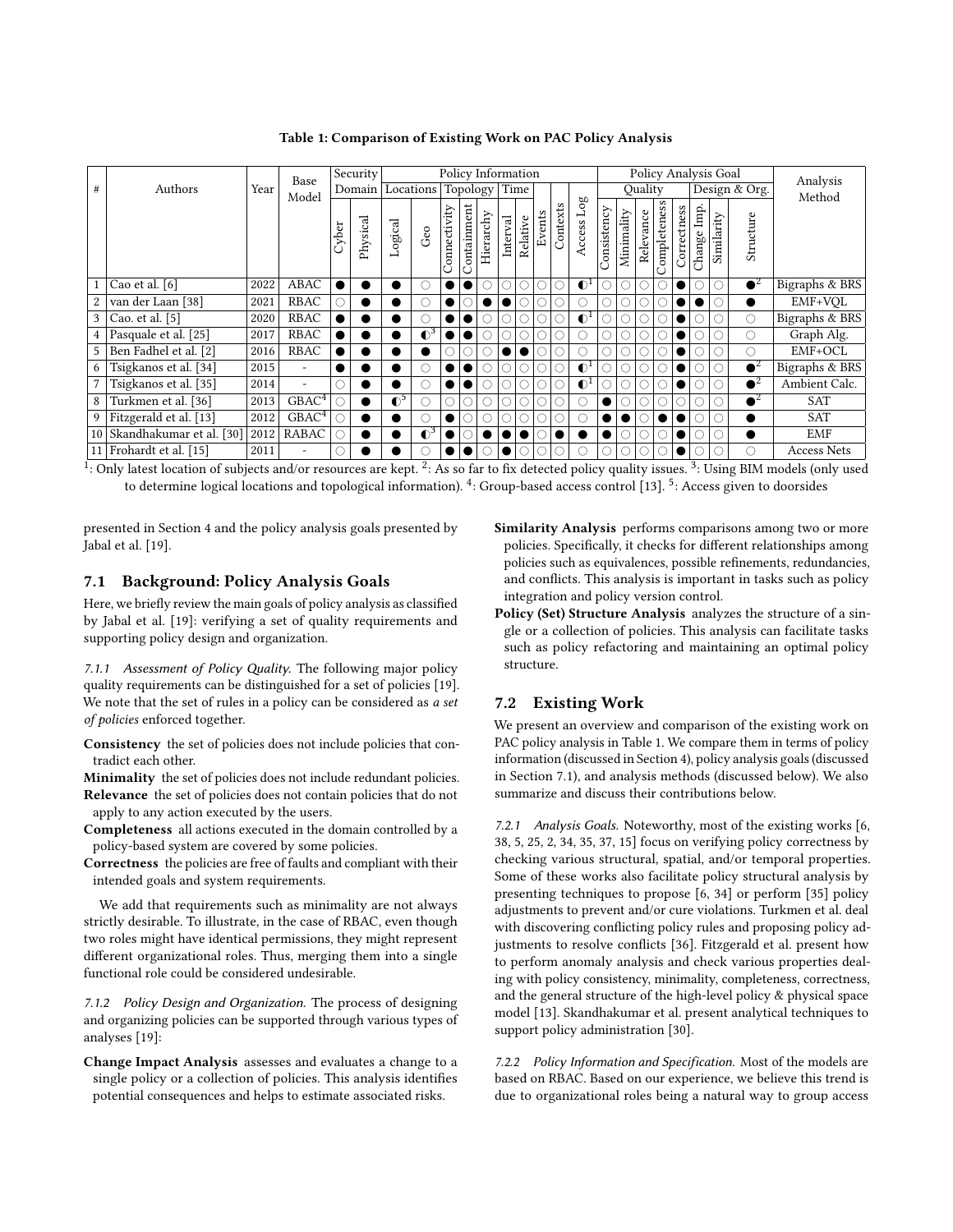to spaces in an organization-based context. The support for topological information varies. Only a few analysis techniques support time-, event- and/or context-dependent access control. This is problematic since usually real-world PAC policies have time-dependent authorizations and most PAC policies need to support (implicit) event/context-dependent constraints. Arguably, most of the existing work only partially supports access logs in so far that they keep track of the current run-time location of subjects and/or resources and disregard previous locations. None of the presented work takes administrative policies into account.

7.2.3 Analysis Methods. Various techniques and formalisms have been used to perform policy analysis in PAC systems, as shown in Table [1.](#page-7-0) We briefly elaborate on the lesser-known methods. The Eclipse Modeling Framework  $<sup>1</sup>$  $<sup>1</sup>$  $<sup>1</sup>$  (EMF) is a modeling framework</sup> and code generation facility for building applications based upon structured data models. With a model specified using the Ecore modeling language, EMF can produce a basic editor and a set of Java classes for the model, along with a set of adapter classes that enable viewing and editing of the model. The Object Constraint Language  $^2$  $^2$  (OCL) is an expressive and flexible declarative language that can describe rules that can be checked against models made with EMF. The Viatra Query Language <sup>[3](#page-8-2)</sup> (VOL) is a datalog-based language comparable to OCL. Its main advantage over OCL is that it allows expressions to be recomputed incrementally. Access Nets are a Petri-Net-like formalism where tokens are used to model persons and transitions capture the movement of persons from one place to another. Ambient calculus is a process calculus used to model concurrent systems that include mobility [\[7\]](#page-9-36). Noteworthy is the move of Tsigkanos et al. [\[35\]](#page-9-30) from ambient calculus to bigraphs and bigraph reactive systems (BRSs) [\[21\]](#page-9-37) to verify policy correctness [\[34\]](#page-9-29), a formalism that has also been used by Cao et al. [\[6,](#page-9-24) [5\]](#page-9-26). Bigraphs combines the advantage of  $\pi$ -calculus and ambient calculus, considering both linking and hierarchical structure [\[5\]](#page-9-26). Bigraphs can model the locations of entities (nested relationships represented by the place graph) which can form connections with each other (represented by the link graph - a hypergraph). Together with reaction rules, they form BRSs. Bigraphs and BRSs have been frequently used to model and analyze cyber-physical systems.

#### 7.3 Research Opportunities

Beyond Policy Correctness. A major research opportunity lies in further exploring policy analysis beyond just policy correctness. Based on our review of related work, analyzing consistency, minimality, relevance, completeness, and overall structure of PAC policies has received little attention. The same holds for analyzing the impact of changes. We have found no research addressing how to perform similarity analyses for PAC policies.

To illustrate some opportunities, we note that guarantees regarding consistency and completeness would help ensure a basic level of policy correctness. Arguably, however, it might be better to guarantee these by design instead of through analysis (e.g., through a deny-first policy). Analyzing policy minimality and optimizing policy structure could help during policy refactoring. This is a notably

difficult task as PAC systems evolve and grow from their original design. To limit business disturbance, organizations tend to overentitle organizational roles and employees as time passes and not remove obsolete permissions. Fifty to ninety percent of employees are over-entitled in large organizations [\[28\]](#page-9-38). Moreover, being able to analyze the impact of changes would help in policy refactoring, day-to-day policy administration (e.g., assigning/removing permissions), and understanding the impact of new requirements on the high-level policies (e.g., new rules and regulations). Policy similarity analysis could help when an organization needs to compare or integrate multiple high-level policies. A situation where this need arises is during company mergers or acquisitions. Furthermore, when one crafts a policy from scratch, it would be helpful to detect missing permissions compared to the prior policies.

Supporting Complexity of Real-World Policies. The applicability of the existing analysis techniques to real-world PAC use-cases is often limited as they cannot take policies with time, context, and event-dependent constraints into account. Research is needed in developing techniques with more comprehensive support of various policy information types.

Incremental Analysis. Most of the existing solutions for PAC policy analysis (as well as for LAC) have not been designed to analyze evolving policies [\[38\]](#page-9-25). For example, all policy verifiers surveyed by us here and by Jabal et al. [\[19\]](#page-9-21) analyze policies in their entirety (with one exception [\[38\]](#page-9-25)). In practice, this means that after each small change the whole analysis has to be redone. This is often unnecessary and highly inefficient when dealing with evolving policies, especially considering the complexity of high-level policies and the scale of enforcement-level policies in PAC. An incremental policy analysis approach [\[38\]](#page-9-25) can reuse intermediary computations and results from previous analysis attempts. This would limit the set of computations to redo, the properties to recheck, and/or the set of access control entities to reconsider upon a change - all in all resulting in significant improvement in analysis speed in the real world.

#### 8 CONCLUSION

In this paper, we characterized physical access control (PAC) systems. With the help of our proposed PAC architecture, we captured the key concepts and processes in these systems and discussed research challenges and opportunities within them.

While the PAC domain has been the focus of this paper, several of the proposed research directions are generalizable to other access control domains. For instance, the concept of automated policy conversion and modeling of the enforcement points as part of the policy design process is applicable in other domains with distributed policy enforcement, especially when using heterogeneous mechanisms. Beyond pursuing the discussed research opportunities, as future work, we intend to compile a set of guidelines to help with the evaluation of the research on PAC systems based on real-world use-cases. We hope that our discussions in this paper pave the way for flourishing research interest in the PAC domain, and would welcome further discussion and engagement with the community.

<span id="page-8-0"></span><sup>1</sup>https://www.eclipse.org/modeling/emf/

<span id="page-8-1"></span><sup>2</sup>https://projects.eclipse.org/projects/modeling.mdt.ocl

<span id="page-8-2"></span><sup>3</sup>https://www.eclipse.org/viatra/